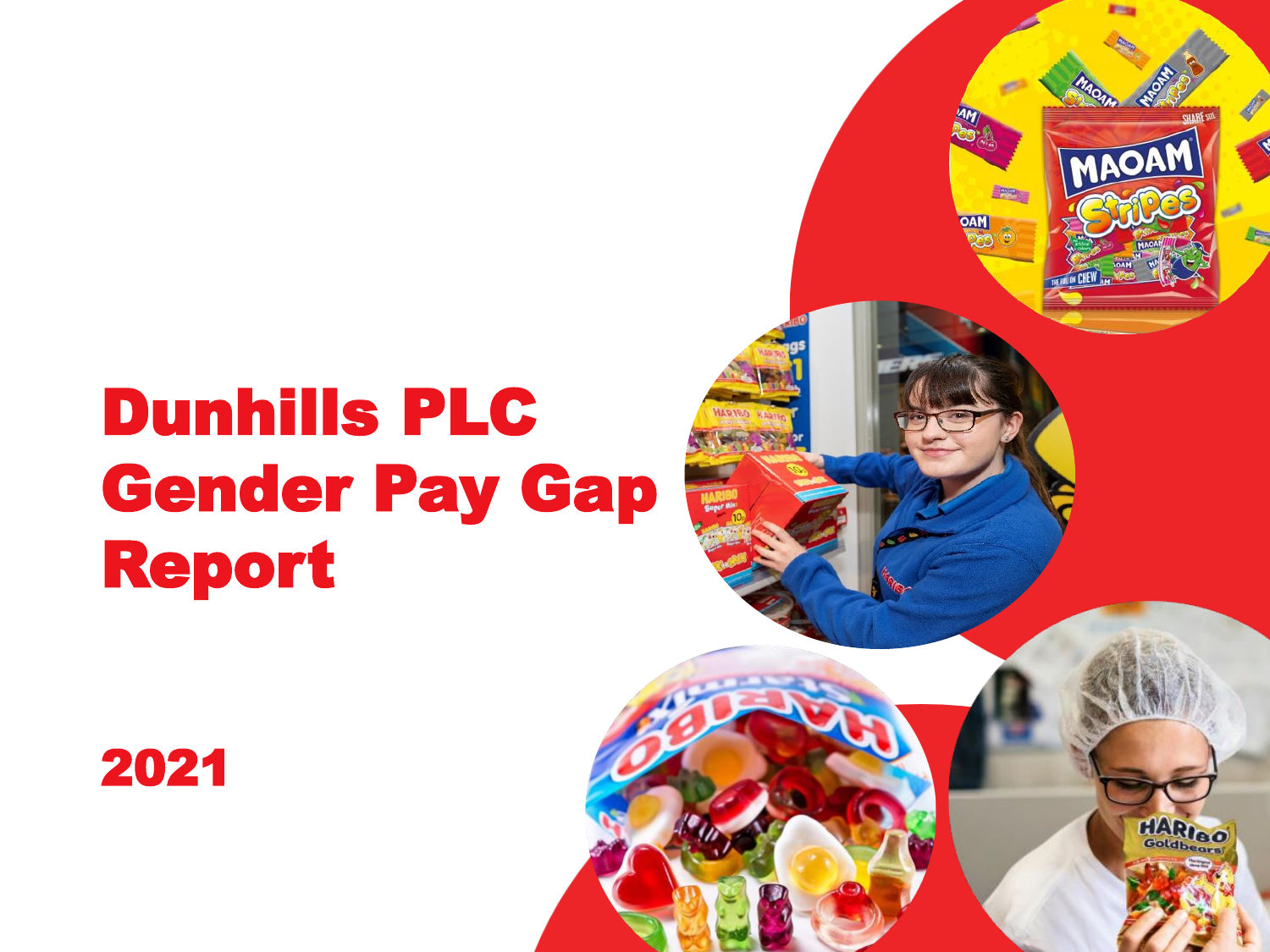### **Foreword**

HARIBO, a third-generation family business, and now a global brand, acquired a majority stake in Dunhills (Pontefract) PLC in 1972. HARIBO proudly continued its long history of making muchloved sweets in the UK.

Dunhills' product portfolio of traditional lines was retained and today we still produce our famous round liquorice Pontefract Cakes. Over the years we have added a wide range of our other famous HARIBO and MAOAM products including Starmix, Supermix, and Tangfastics.

Our manufacturing sites are based in neighbouring towns in Pontefract and Castleford, West Yorkshire where we have continued to improve our operation, investing in, and developing our manufacturing facilities and our workforce. We continue to expand our retail business. Today, we employ 667 colleagues, with either full time or part time working arrangements, working in a wide variety of roles.

We are proud to be at the heart of all our communities with most of our colleagues from the local area. This helps us to retain local heritage, and over the years has enabled us to attract and retain many friends and family members to our organisation in keeping with the Haribo tradition.

We continue to ensure we consistently focus on addressing equality in the workplace, very aware of the effort and innovation required to address the challenges we face as a traditional male dominated manufacturing business.

We recognise there are no quick fixes for sustainable equality, and we continue our journey with practical plans and full commitment from our leadership team, to increase the contribution, success, advancement, and celebration of women in our business. We are committed to creating an inclusive culture where everyone is equal and has the same opportunity to flourish.

Our overall mean gender pay gap is 15.66% and our median gender pay gap is 6.32%. Despite previously making significant progress in our business we have seen an increase in comparison to 2020 figures due to overall changes in our resource due to a reduction in roles at one of our manufacturing sites. Our commitment to equality is unwavering, and we continue to prioritise the fair reward and equal treatment of all our colleagues regardless of gender.

We confirm that the information and data provided in this report are accurate



**Jon Hughes Managing Director, HARIBO UK & Ireland, Dunhills PLC**



**Amanda Burns Head of HR, HARIBO UK & Ireland, Dunhills PLC**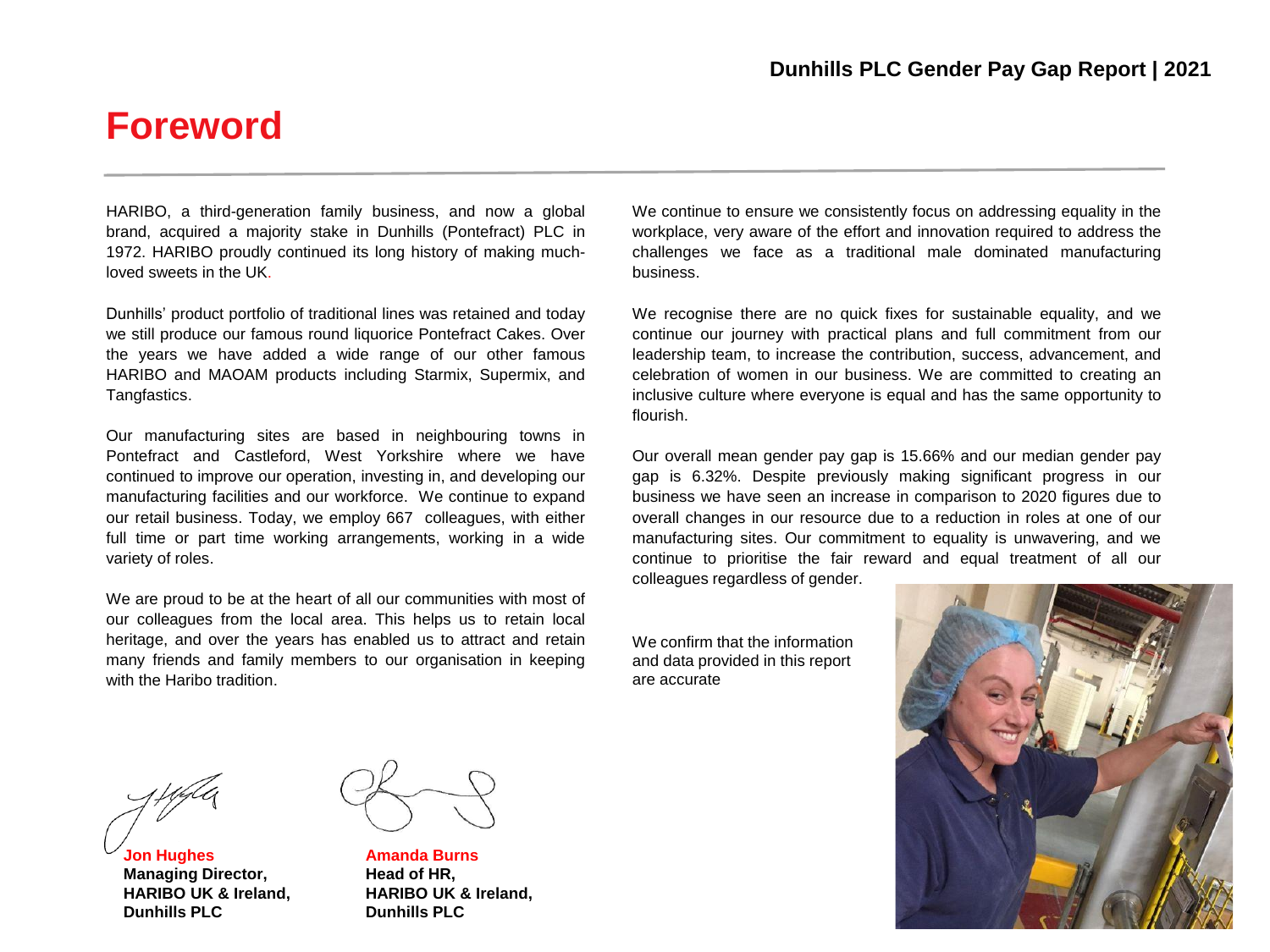## **Our Gender Pay Gap - 2021**



OUR QUARTILES ARE CALCULATED BY LISTING THE HOURLY RATE OF PAY FOR EACH **COLLEAGUE FROM LOWEST TO HIGHEST, THEN SPLITTING THE LIST INTO 4 EQUAL GROUPS** AND CALCULATING THE PERCENTAGE OF MALES AND FEMALES IN EACH SESCTION.



A higher proportions or males in our senior positions continues to drive our gender bonus gap figure, and we know that we have more to do to reduce this imbalance and ultimately our gender pay gap.

#### **WHAT DOES OUR INFORMATION TELL US?**

On analysing our data, we know that our imbalance starts at the attraction stage. Overall, last year, approximately only 39% of applicants were female. The trend of male dominated applicants in areas such as operations, engineering, despatch, and logistics has continued. We know it is harder to attract females to these roles however we need to do more and learn from the areas where we have a high number of female applicants – sales, retail, marketing. This is something we continue to focus on in our future plans.

The significant increase in our bonus pay gap by 36.5 % in comparison to last year, is primarily due to the impacts of COVID19 to our business and the effects of COVID19 absence to our overall production during 2020 which resulted in key performance metrics not being achieved and impacting on bonus scheme pay outs. However, we are proud that 16% more females are receiving bonus in 2021 than in 2020 but we recognise that we still have work to do in this area.

The data shows little significant change in hourly rates. This reflects females continuing to dominate in administrative roles as opposed to specialist roles and accounting for a larger percentage of part time working arrangements. We will continue to focus our effort here and are currently reviewing our approach to flexible working and talent management.

We are proud that we continue to support colleagues returning from maternity leave on phased working arrangements, into different roles or reduced working hours.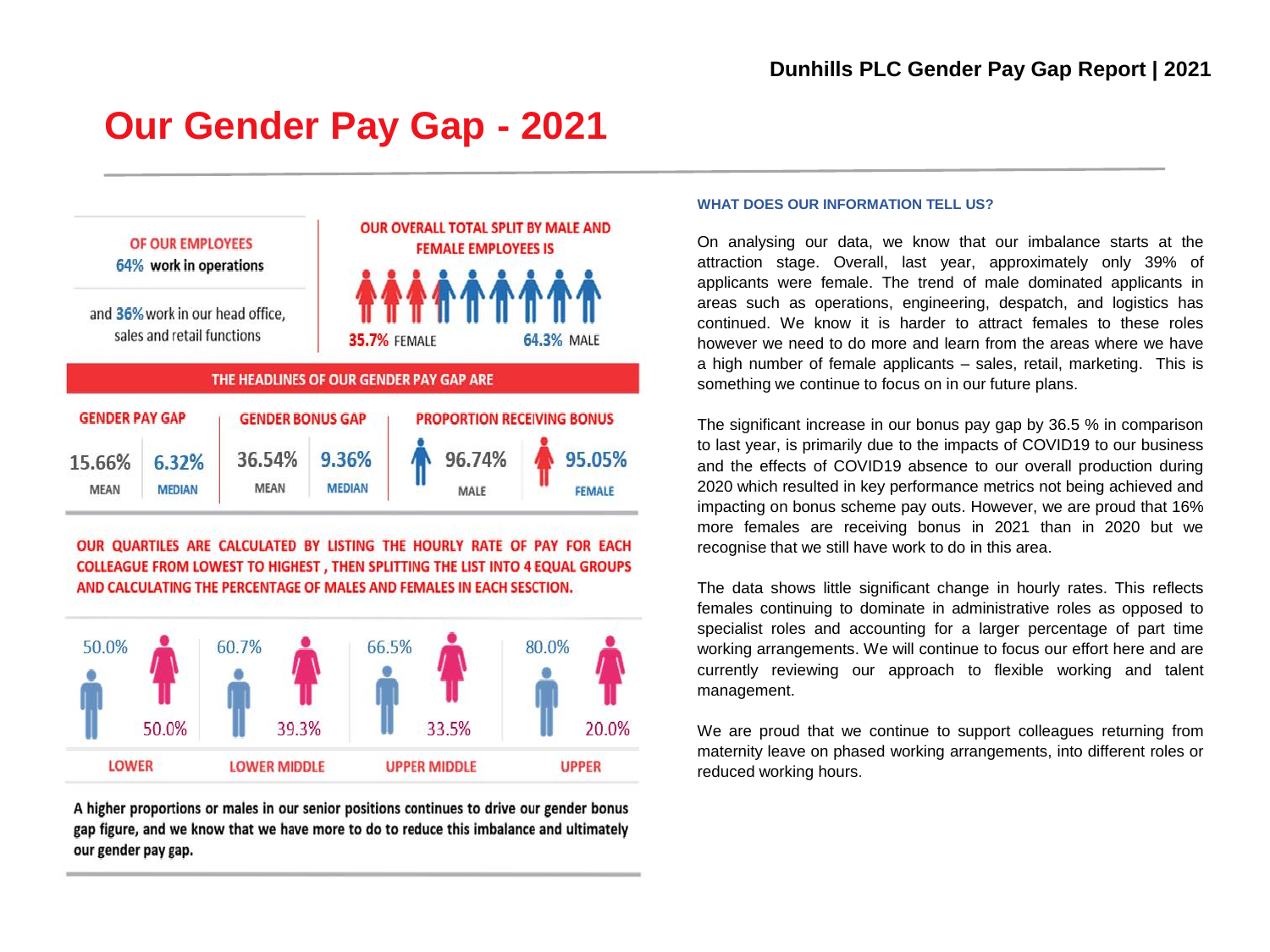### **Closing the Gap**

#### **WHAT WE HAVE DONE**

We continue to successfully recruit and retain females in areas such as technical services, design, sales, retail, marketing, and finance.

Our attrition level remaining low means resourcing opportunities are minimal particularly in traditional male dominated areas. This has been met with further challenges over the past year as we have announced a reduction in roles at one of our manufacturing sites. Considering this we have focused on putting plans in place to encourage the development of an inclusive culture and improve our approach to talent management.

Our senior leadership team have attended several talent management sessions aimed at using our own data to encourage understanding and parity in our decision making. This work will continue as we develop our objective rigour and fairness in our approach.

Within our manufacturing operation senior leaders have started a programme of self-awareness and development to challenge assumptions and contribute to creating an inclusive culture. Again this work will continue and progress to other parts of the organisation.

We are continuing to invest in female scholarship students, with another 5 students starting this year bringing our total to 10. We are actively monitoring and supporting our students to learn from this experience to inform our future plans.

STEM events remain a focal point along with other career initiatives. Our focus now is to be more targeted in our approach here, to enable us to achieve improvement in our gender outcomes sooner.

Our engagement survey provides information on colleagues' perspectives. This, along with informal feedback continues to be another source of data which informs our action plan to ensure everyone is valued and supported to flourish.

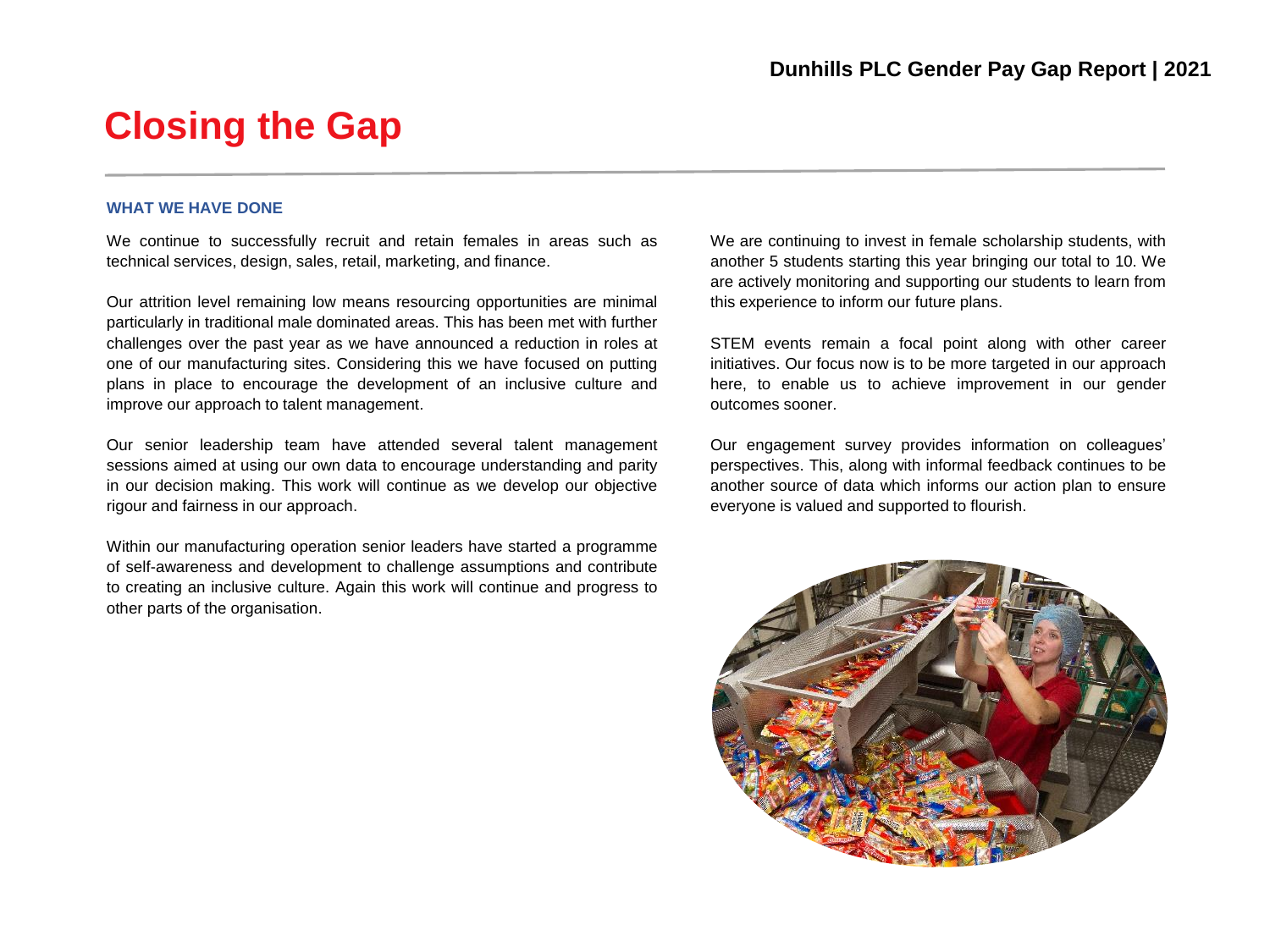### **Closing the Gap**

#### **WHAT WE NEED TO DO**

To increase the contribution, success, advancement, and celebration of women in our business we have focused our activity in 3 areas: attraction, retention, and promotion. We know the legacy of a male dominated industry means we must be bolder and more ambitious to make this a reality.

Attraction – we will capitalise on where we have a strong female presence to increase our presence in other areas. Aspiring for applicants to buy-in to Haribo not a department. We will make applicants aware they can move easily in our organisation with the right skills. We will develop our online presence promoting equality and understand how to attract diverse generations who have the ambition to progress and develop diverse skills with our wide range of roles.

Retain – we will continue to develop Haribo as a great place to work by focusing on our activities to develop our inclusive culture. Leaders and colleagues will know what is personally expected of them and we will continue to offer targeted development interventions to support them to deliver. Our talent programmes are being modified to emphasise the diversity of careers and skills in Haribo and our talent management focused on increasing internal moves between areas. Our commitment to retain those groups which are underrepresented can also be seen in the development of our cross departmental mentoring and are group coaching programme. Our success with flexible working through the Covid pandemic is being reviewed and we will build on what has worked well to continue to be as flexible an employer as possible.

Promote - Our senior leader forums which review talent decisions and implications will be formalised and rolled out to further management groups. We continue to be passionate at challenging and scrutinising our own data and learning from this. Coaching support is being offered to those who have the right skills yet lack in confidence to progress.